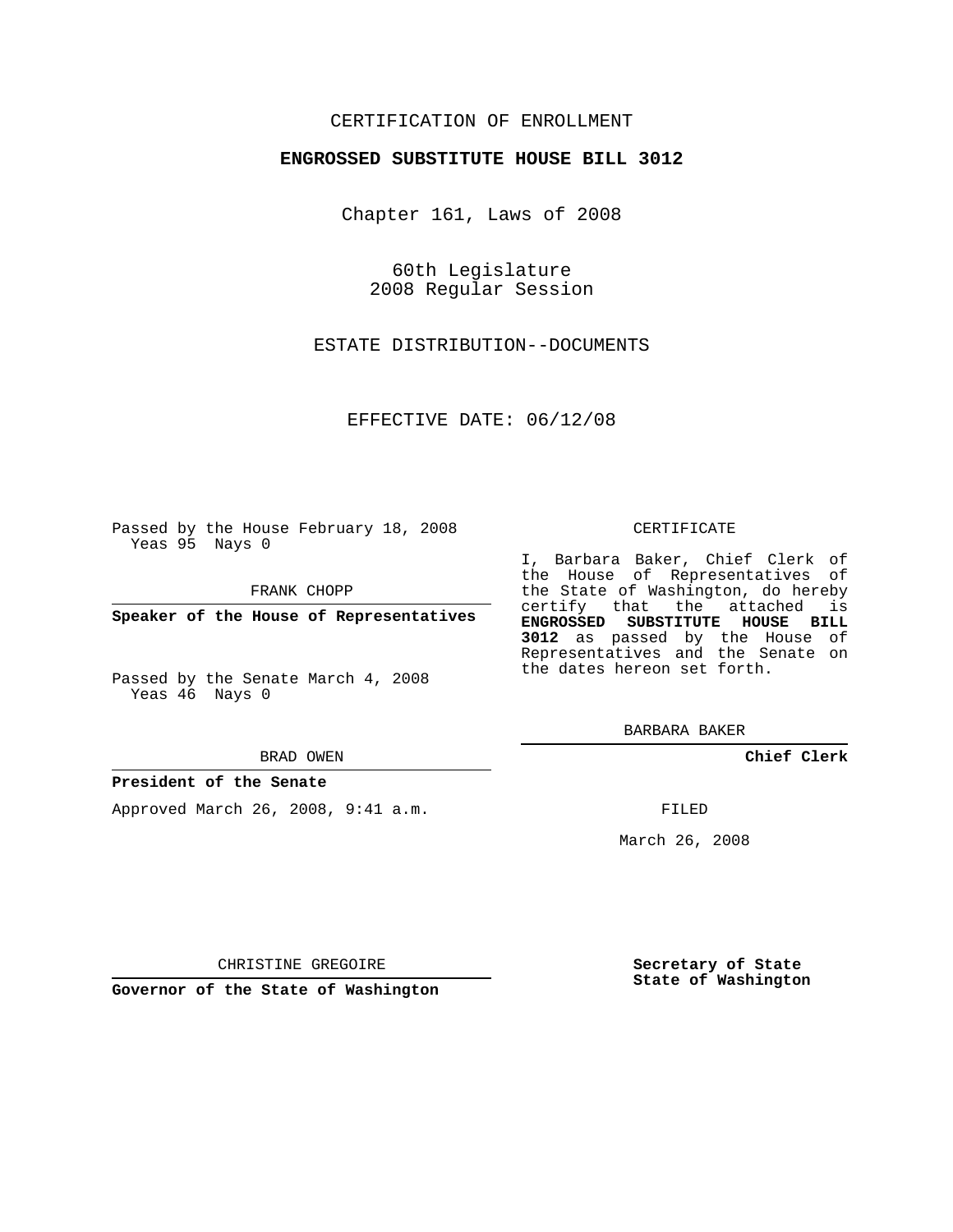# **ENGROSSED SUBSTITUTE HOUSE BILL 3012** \_\_\_\_\_\_\_\_\_\_\_\_\_\_\_\_\_\_\_\_\_\_\_\_\_\_\_\_\_\_\_\_\_\_\_\_\_\_\_\_\_\_\_\_\_

\_\_\_\_\_\_\_\_\_\_\_\_\_\_\_\_\_\_\_\_\_\_\_\_\_\_\_\_\_\_\_\_\_\_\_\_\_\_\_\_\_\_\_\_\_

Passed Legislature - 2008 Regular Session

**State of Washington 60th Legislature 2008 Regular Session**

**By** House Judiciary (originally sponsored by Representatives Ross, Lantz, Rodne, and Williams)

READ FIRST TIME 02/05/08.

 AN ACT Relating to estate distribution documents; and amending RCW 19.295.010.

BE IT ENACTED BY THE LEGISLATURE OF THE STATE OF WASHINGTON:

 **Sec. 1.** RCW 19.295.010 and 2007 c 67 s 2 are each amended to read as follows:

 The definitions in this section apply throughout this chapter unless the context clearly requires otherwise.

 (1) "Market" or "marketing" includes every offer, contract, or agreement to prepare or gather information for the preparation of, or to provide, individualized advice about an estate distribution document.

 (2) "Estate distribution document" means any one or more of the following documents, instruments, or writings prepared, or intended to be prepared, for a specific person or as marketing materials for distribution to any person, other than documents, instruments, writings, or marketing materials relating to a payable on death account established under RCW 30.22.040(9) or a transfer on death account established under chapter 21.35 RCW: